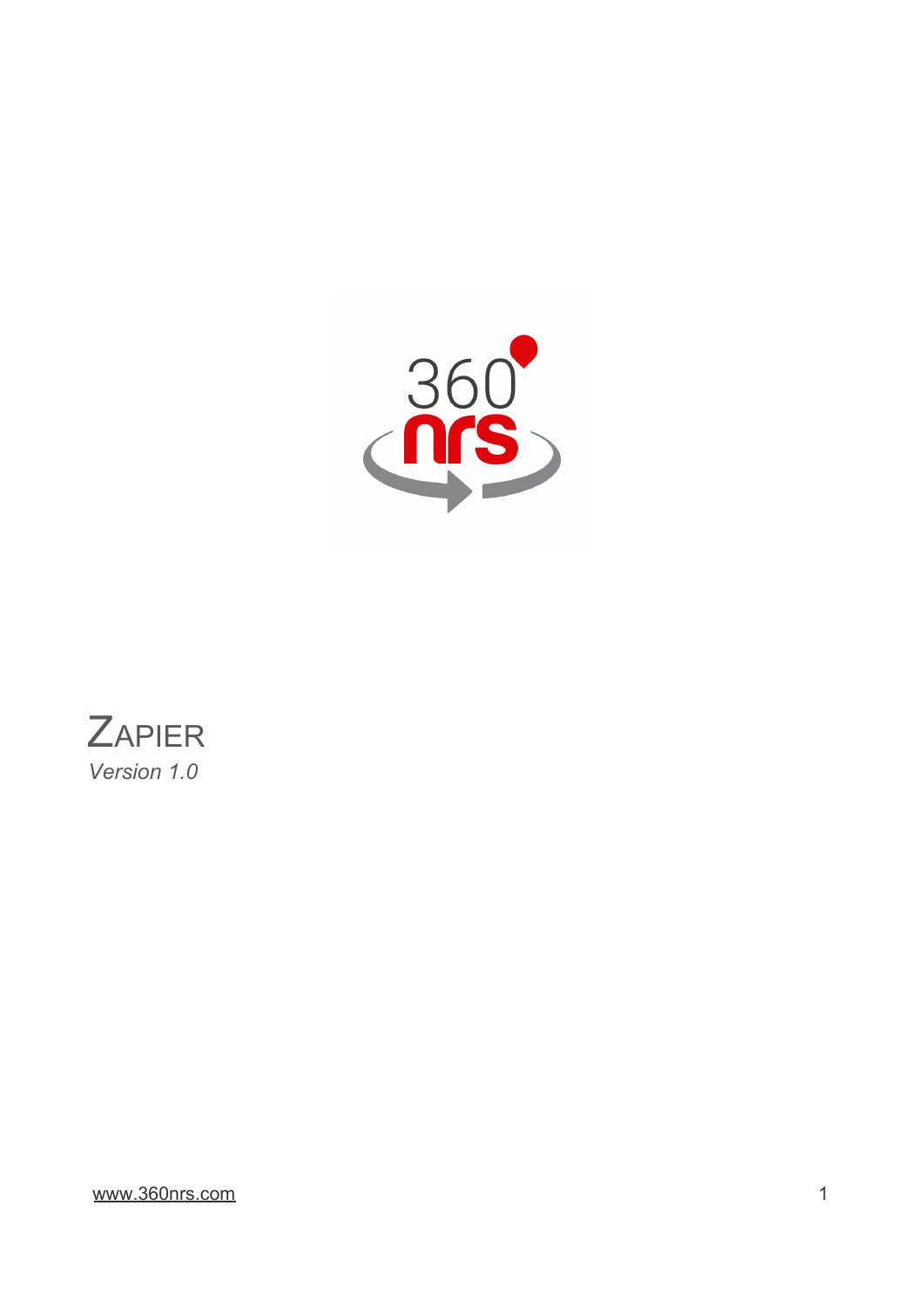# LATEST CHANGES

Version 1.0 29/03/2019 Document Creation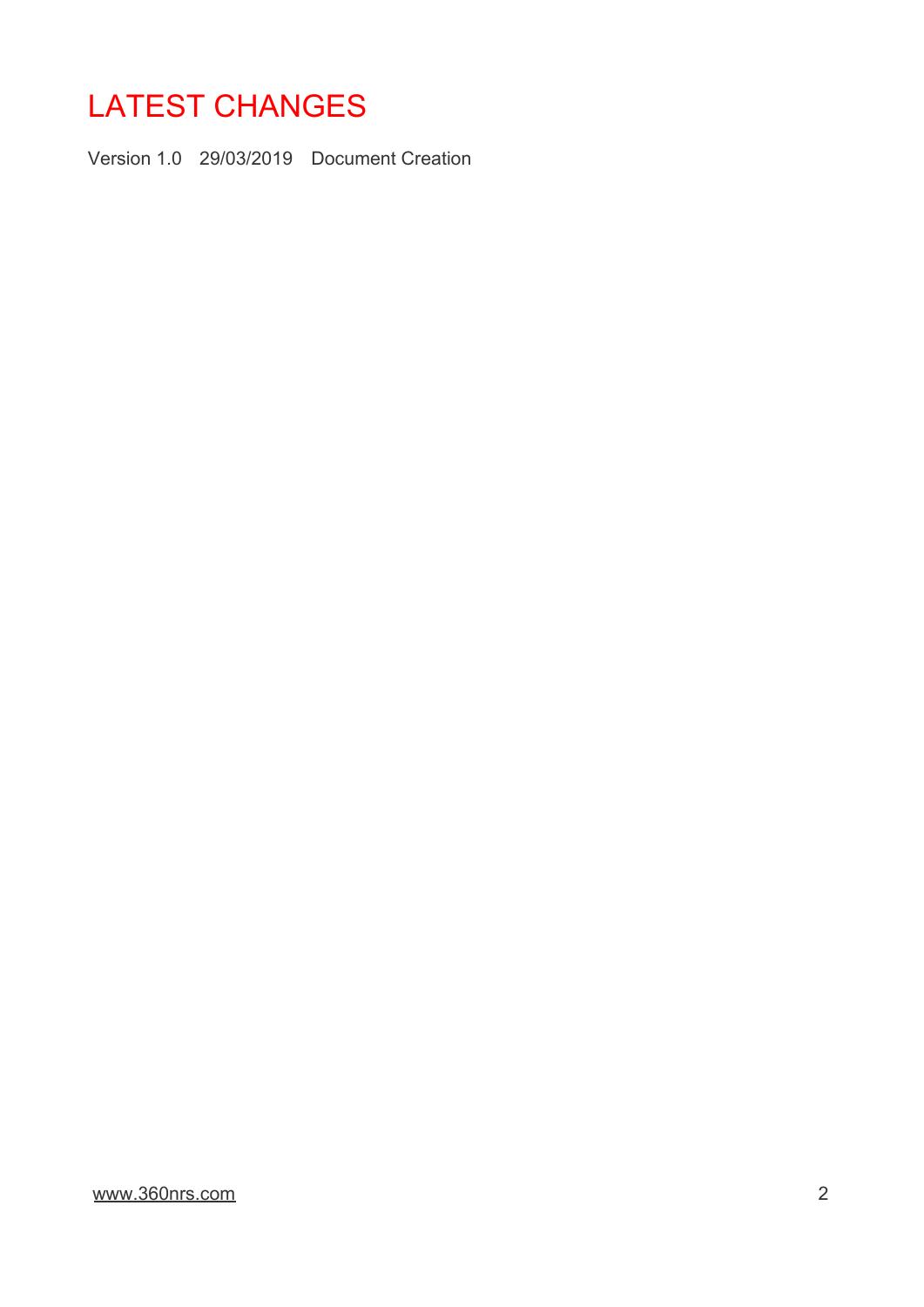# INDEX

| <b>INTRODUCTION</b>     | 5              |
|-------------------------|----------------|
| <b>ACCOUNT CREATION</b> | 6              |
| <b>INTEGRATION</b>      | $\overline{ }$ |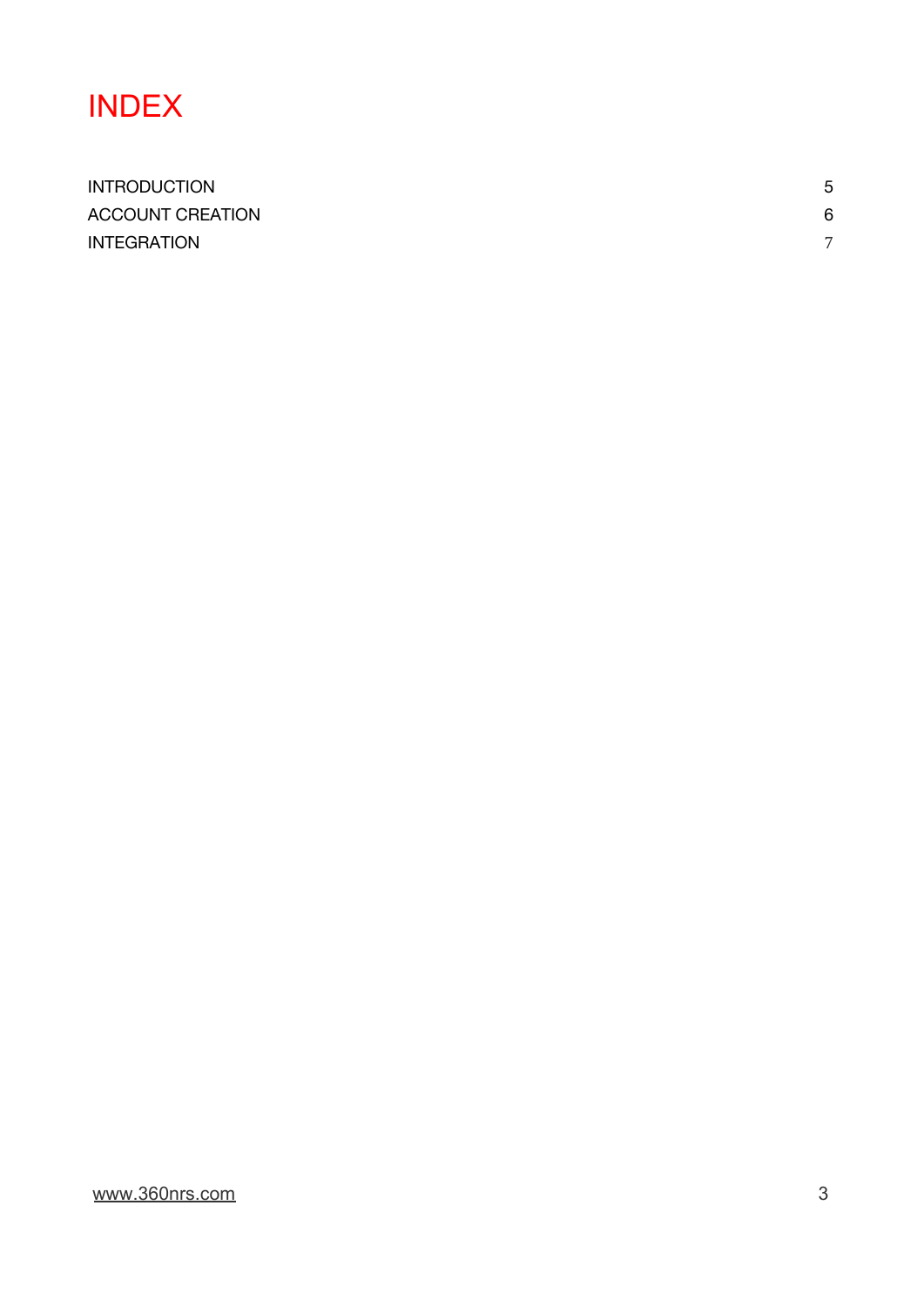### **Illustrations**

| Illustration 1 - Account creation Module              | 5  |
|-------------------------------------------------------|----|
| Illustration 2 - Home page with Zaps creation options | 5  |
| Illustration 3 - General view creation of ZAP mode 1  | 6  |
| Illustration 4 - Available events Google Calendar     | 6  |
| Illustration 5 - Available events Google Sheets       | 7  |
| Illustration 6 - Google Authentication                | 7  |
| Illustration 7 - Example Google Calendar Selection    | 8  |
| Illustration 8 - Google Sheets selection example      | 8  |
| Illustration 9 - Google Calendar Test Templates       | 9  |
| Illustration 10 - Search 360NRS App                   | 9  |
| Illustration 11 - Event selection send SMS            | 10 |
| Illustration 12 - Add new account 360NRS              | 10 |
| Illustration 13 - Data insertion                      | 12 |
| Illustration 14 - Inserting custom fields             | 12 |
| Illustration 15 - Test Zap                            | 13 |
| Illustration 16 - Test result                         | 13 |
| Illustration 17 - Name and Zap activation             | 14 |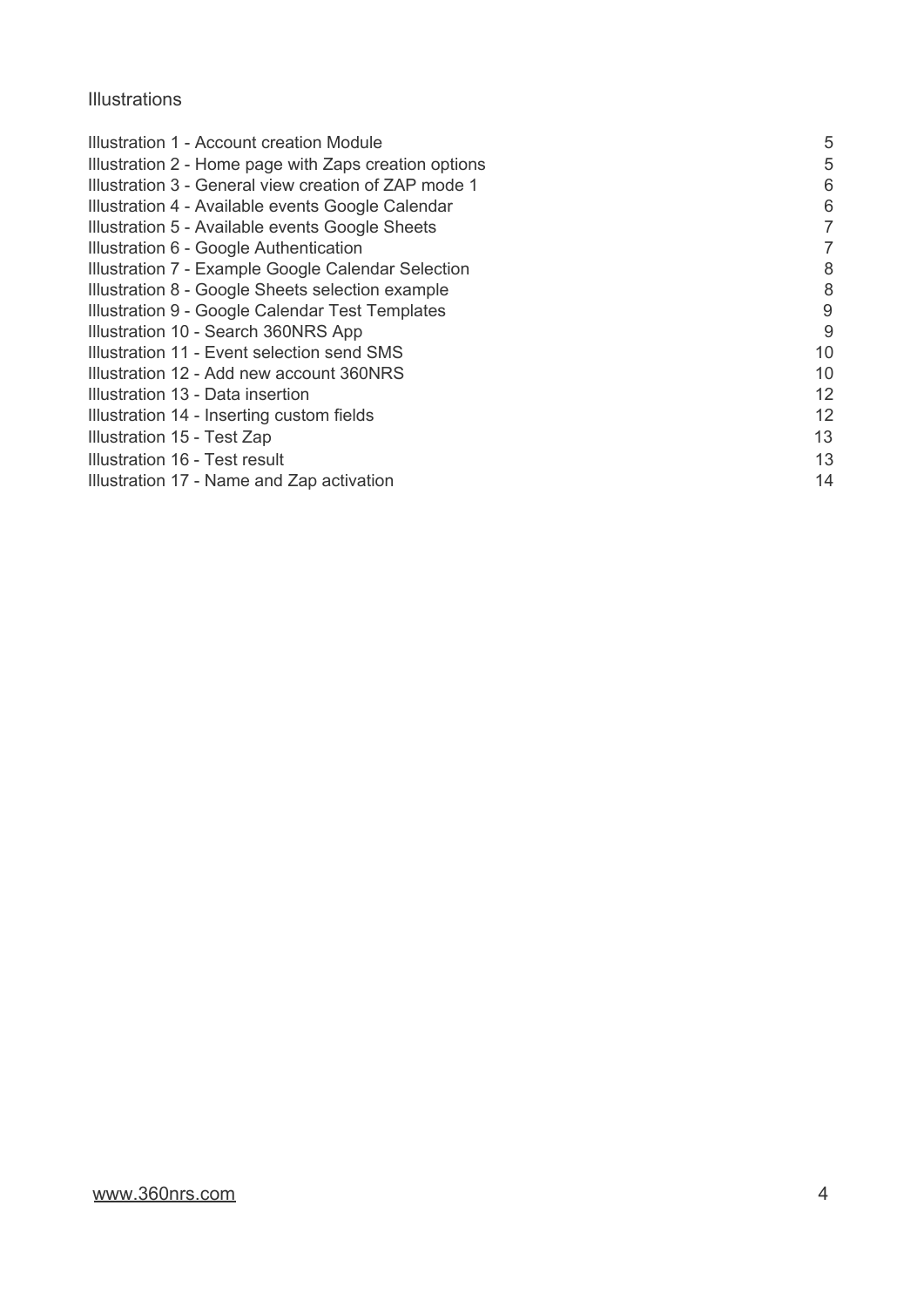## **INTRODUCTION**

Zapier allows you to connect applications with each other. In Zapier there are two types of applications, the applications that trigger events and those that execute actions.

Applications that trigger events do communicate with those that execute actions.

An example of an event could be when a user enters a task in the Trello backlog. An example of action could be to send an SMS through 360NRS.

In this way we could send an SMS when someone introduces a task in the Trello backlog indicating which task has been added, on what date, to whom it is assigned, etc.

360NRS is an application capable of sending SMS when any event of any application occurs with all the information that the application provides.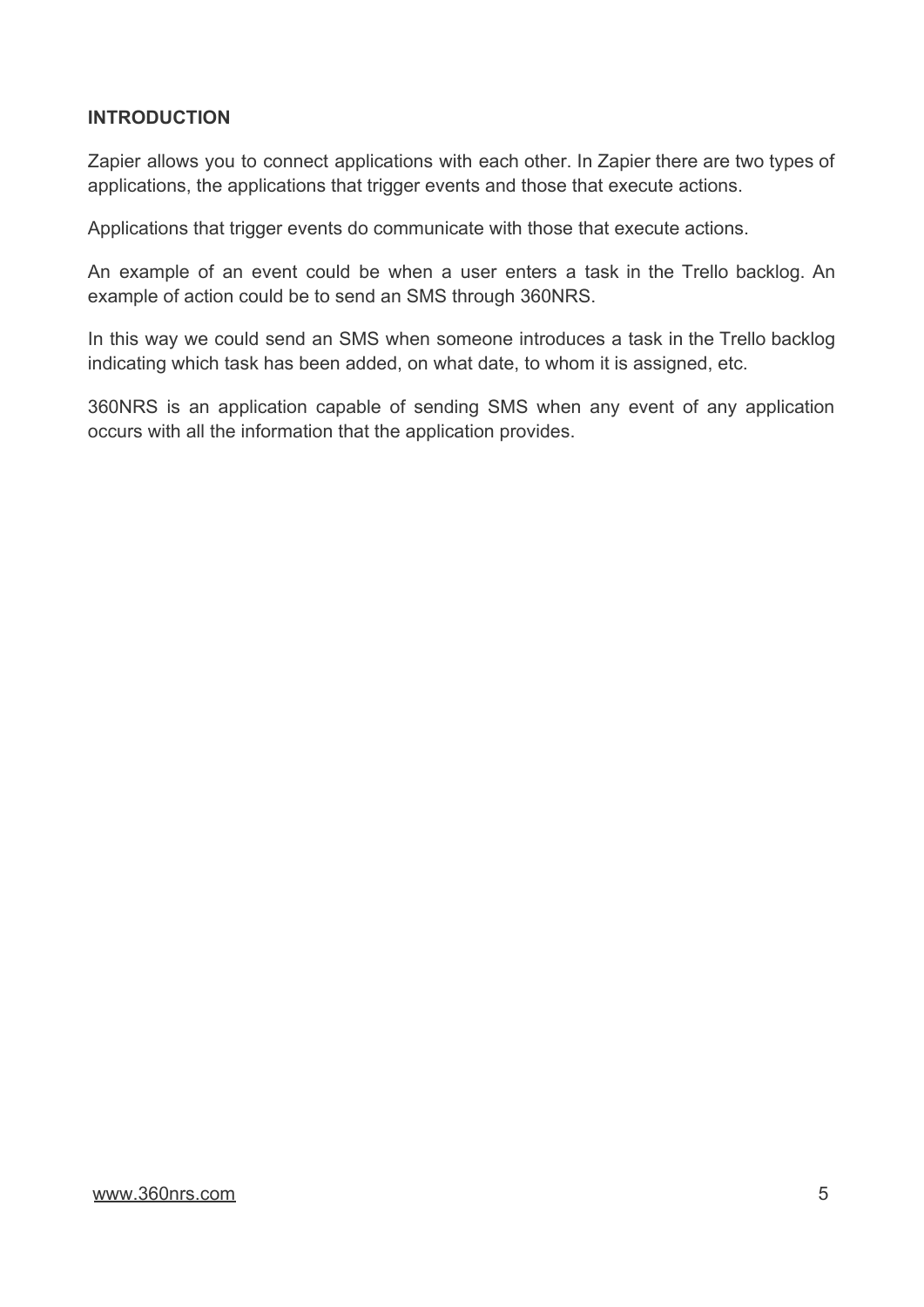### **ACCOUNT CREATION**

For the use and integration of the Zapier module with the different services provided on this platform it is necessary to have an account on it, which can be created at www.zapier.com/sign-up/ using some basic data such as Email, names and password.

|                                                                  | Connect the Apps You Use Every Day                     |
|------------------------------------------------------------------|--------------------------------------------------------|
|                                                                  | Sign Up With Google<br>о                               |
|                                                                  | OR                                                     |
| Create more hours in your day.                                   | Work Email                                             |
| Join millions worldwide who automate their<br>work using Zapier. | First Name<br>Last Name                                |
|                                                                  | <b>Get Started Free</b>                                |
| Easy setup, no coding required<br>$\bullet$                      | By signing up, you agree to Zapier's Terms of Service. |
| Free forever for core features                                   |                                                        |
| 14-day trial of premium features & apps<br>$\bullet$             | Already have an account? Log In                        |

*Illustration 1 - Account creation Module*

When performing the account creation process or Login properly, we will enter the platform by displaying the login page where we are presented with different options for the creation of **ZAPS** *(Integrations between different APIs created in Zapier)*.



*Illustration 2 - Home page with Zaps creation options*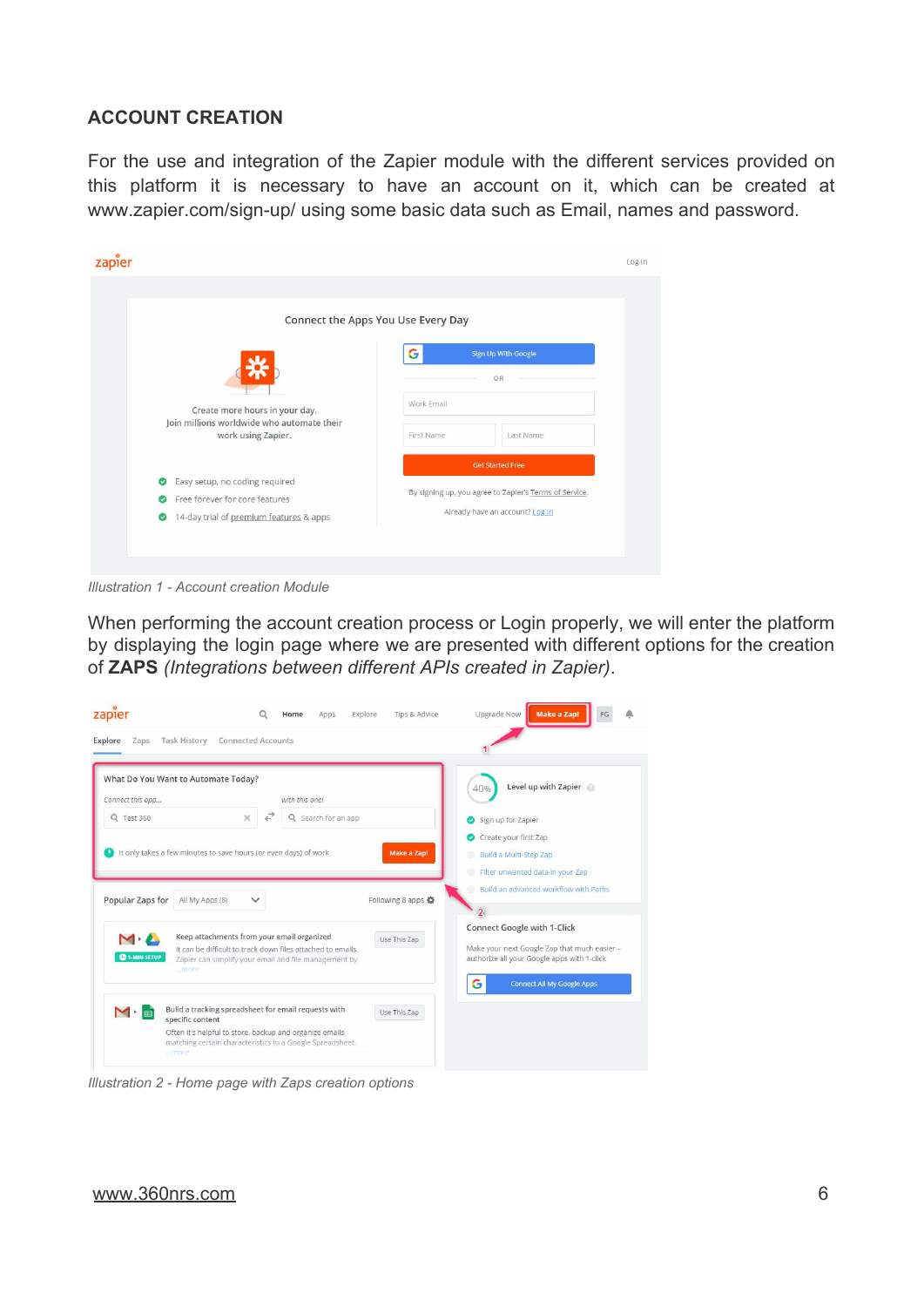## **INTEGRATION**

As can be seen in illustration 2, to start the process of creating a **ZAP** we must press the button indicated above *(Make a Zap!)* And it will be necessary to follow a series of steps broken down below:

**1.** Direct function to the creation module, where we can select the trigger or initial APP of the ZAP, for the practical case we will use Google Calendar:

| Dashboard<br>Choose App or View Task History |                         |                  | *                    |               |
|----------------------------------------------|-------------------------|------------------|----------------------|---------------|
| / Name your zap                              |                         |                  |                      |               |
| Add a note                                   |                         |                  | Choose a Trigger App |               |
| <b>Q</b> 1. TRIGGER<br>                      | Search hundreds of apps |                  |                      | $\checkmark$  |
| 4<br>Set up this step                        | YOUR APPS               |                  |                      |               |
| Choose App                                   |                         |                  |                      |               |
| Choose Trigger<br>Α                          | 31                      | ⊫                |                      | 晅             |
| Test This Step<br>a                          |                         |                  |                      |               |
|                                              | Google Calendar         | Google Forms     | Mailchimp            | Google Sheets |
| + Add a Step                                 |                         |                  |                      |               |
|                                              |                         | <b>ClickSend</b> | T                    |               |
|                                              | Trello                  | ClickSend SMS    | Typeform             |               |
|                                              |                         |                  |                      |               |
|                                              |                         |                  | show all             |               |
|                                              |                         |                  |                      |               |
|                                              | <b>BUILT-IN APPS</b>    |                  |                      |               |
|                                              | ▽                       | ∗                | $\lt/$               | $\mathcal{D}$ |
|                                              |                         |                  |                      |               |

*Illustration 3 - General view creation of ZAP mode 1*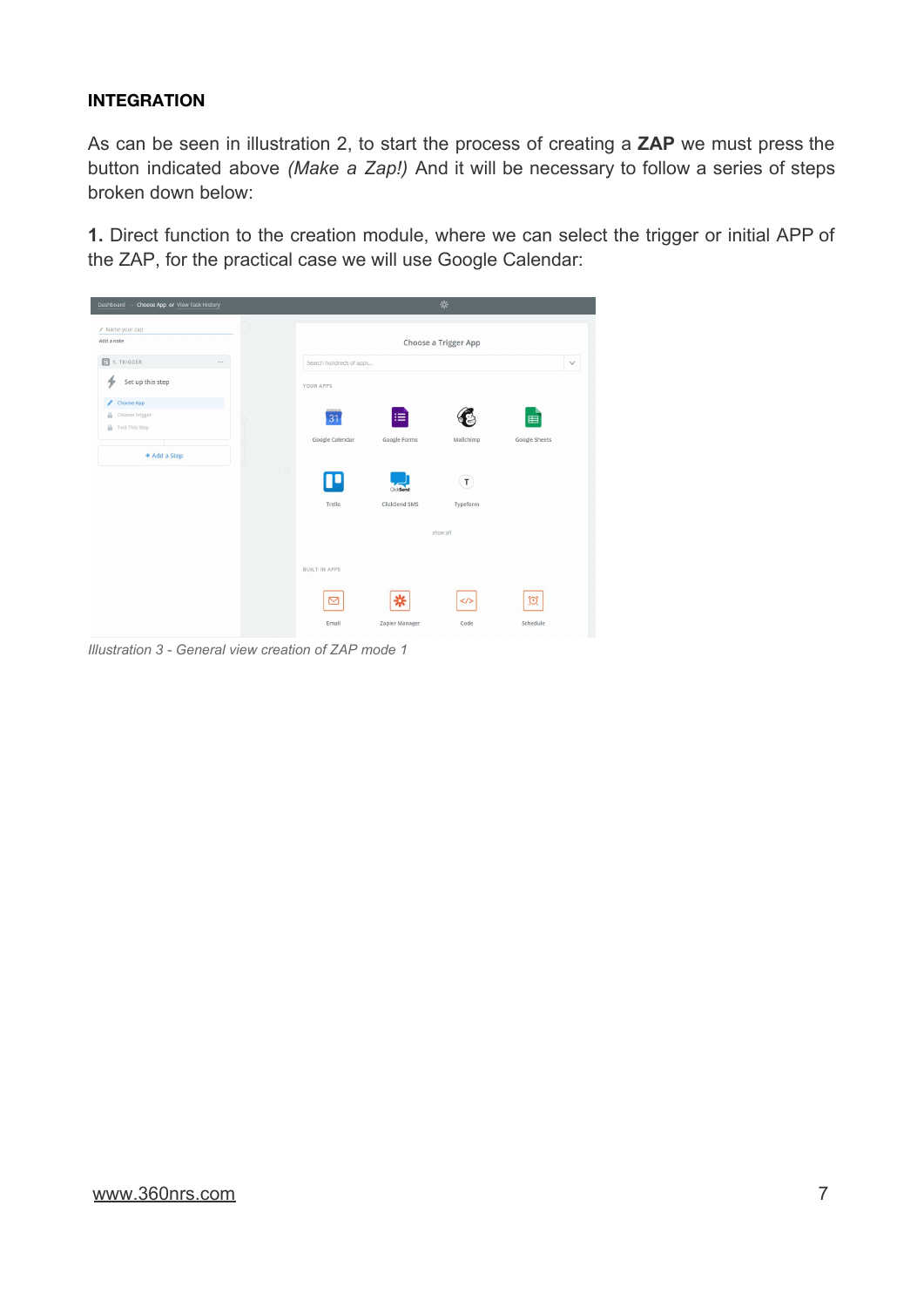**2.** When selecting the desired APP, a series of possible integration events will be presented, these vary depending on each of them:

| Dashboard - Choose Trigger or View Task History | ₩                                                                                                             |
|-------------------------------------------------|---------------------------------------------------------------------------------------------------------------|
| / Name your zap                                 | 31                                                                                                            |
| Add a note                                      |                                                                                                               |
| <b>C</b> 1. TRIGGER<br>                         | Select Google Calendar Trigger                                                                                |
| Set up this step<br>$\overline{31}$             | Search Google Calendar Triggers                                                                               |
| Google Calendar                                 |                                                                                                               |
| <b>Choose Trigger</b>                           | New Event<br>$\circ$<br>Triggers when an event is created.                                                    |
| A<br>Test This Step                             |                                                                                                               |
|                                                 | New Event Matching Search<br>$\circ$<br>Triggers when an event is created that matches a search.              |
| + Add a Step                                    |                                                                                                               |
|                                                 | <b>Event Start</b><br>$\circ$<br>Triggers a specified time before an event starts.                            |
|                                                 | <b>Event Cancelled</b><br>$\circ$<br>Triggers when an event is cancelled or deleted.                          |
|                                                 | New Calendar<br>$\circ$<br>Triggers when a calendar is created.                                               |
|                                                 | <b>Event Ended</b><br>$\circ$<br>Triggers when an event ends.                                                 |
|                                                 | New or Updated Event<br>$\circ$<br>Triggers when an event is created or updated (except when it's cancelled). |
|                                                 |                                                                                                               |
| Get Help                                        | Continue                                                                                                      |

*Illustration 4 - Available events Google Calendar*

| Choose Trigger or View Task History<br>Dashboard -                                   |         | *                                                                                                         |
|--------------------------------------------------------------------------------------|---------|-----------------------------------------------------------------------------------------------------------|
| / Name your zap<br>Add a note<br><b>Q</b> 1. TRIGGER<br>122<br>Set up this step<br>臣 |         | ⊞<br>Select Google Sheets Trigger                                                                         |
| Google Sheets                                                                        |         | Search Google Sheets Triggers                                                                             |
| <b>Choose Trigger</b><br>≙<br>Test This Step                                         | $\circ$ | New Spreadsheet Row<br>Notifies your Zap when a new row is added to the bottom of a spreadsheet.          |
| + Add a Step                                                                         | $\circ$ | New or Updated Spreadsheet Row<br>Notifies your Zap when a new row is added or modified in a spreadsheet. |
|                                                                                      | $\circ$ | New Worksheet<br>Triggered when you create a new worksheet in a spreadsheet.                              |
|                                                                                      | $\circ$ | New Spreadsheet<br>Triggered when you create a new spreadsheet.                                           |
|                                                                                      |         | Continue                                                                                                  |

*Illustration 5 - Available events Google Sheets*

As can be seen in illustrations 4 and 5, the events available for Google Calendar are different from the events available for Google Sheets and their integration will depend on the needs of the end user.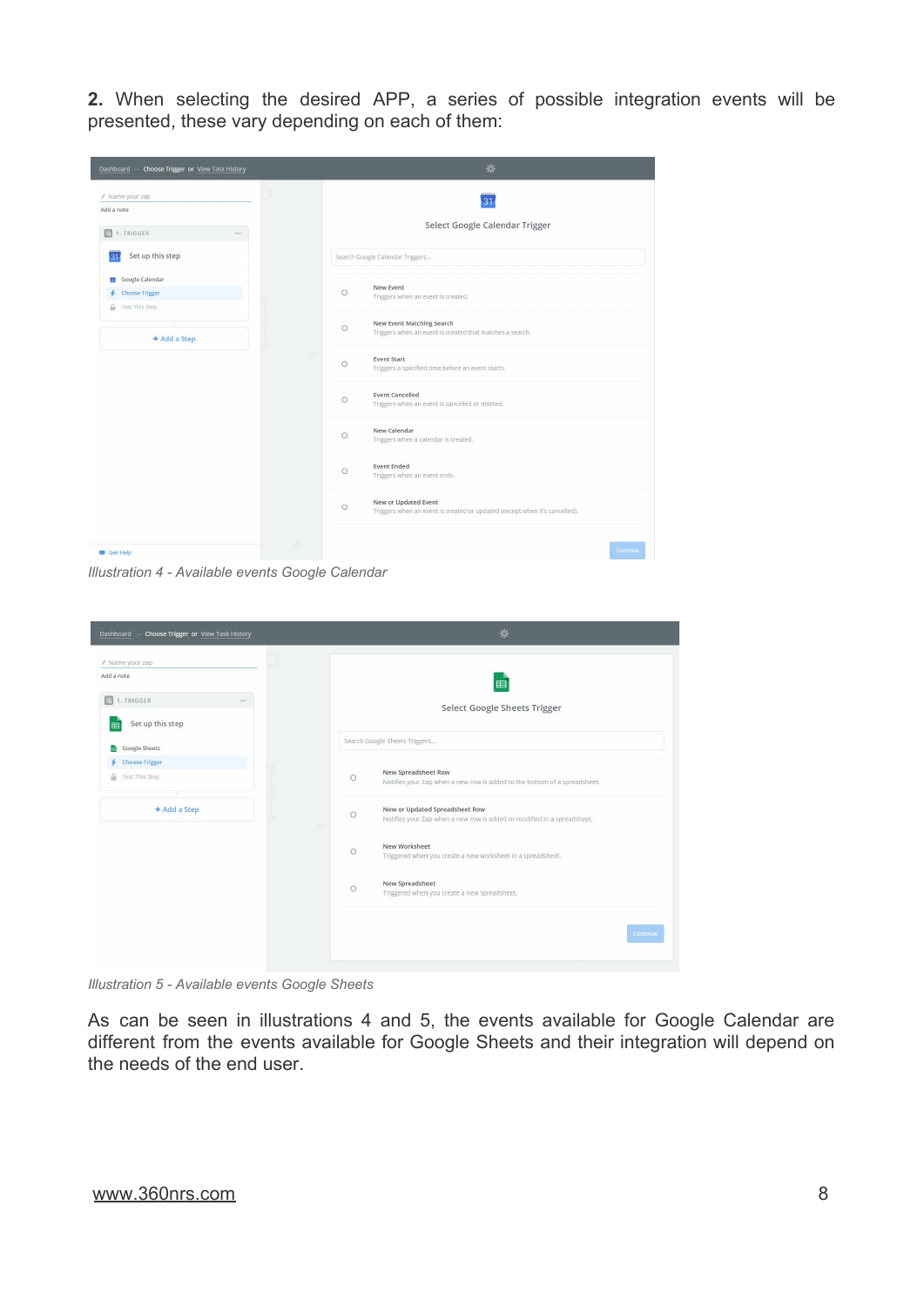**3.** Once the required event is selected *(for the practical case, when a new event is created in Google Calendar)*, we will proceed to the next step in which authentication will be performed in the selected service, in this case Google.

| Dashboard<br>Choose Account or View Task History                                                                                                                         | *                                                                                                                                                                                    |
|--------------------------------------------------------------------------------------------------------------------------------------------------------------------------|--------------------------------------------------------------------------------------------------------------------------------------------------------------------------------------|
| / Name your zap<br>Add a note<br>Q 1. TRIGGER<br><br>New Event<br>31<br><b>ST</b> Google Calendar<br>New Event<br>Choose Account<br>a.<br>Test This Step<br>+ Add a Step | 31<br>Select Google Calendar Account<br>/ Google Calendar<br>@gmail.com<br>$\bullet$<br>Test<br>@gmail.com added 2 weeks ago, used in 1 Zap<br>Connect an Account<br>Save + Continue |
|                                                                                                                                                                          |                                                                                                                                                                                      |

*Illustration 6 - Google Authentication*

**4.** In the next step, it will depend directly on the type of service selected above, in the case of Google Calendar, it will be required to select the Calendar associated with the account used in the previous step; in the case of Google Sheets for example, it will be required to select the own Document which will be taken as a reference, as well as the required document sheet.

| / Name your zap<br>Add a note             | 31                                                                     |
|-------------------------------------------|------------------------------------------------------------------------|
| Q 1. TRIGGER<br>                          | Set up Google Calendar Event                                           |
| <b>New Event</b>                          | Calendar (required)                                                    |
| Google Calendar                           | javiergonzalezsilva@gmail.com<br>$\checkmark$                          |
| New Event<br>Google Calendar javiergonzal | Q Search                                                               |
| <b>Edit Options</b>                       | @gmail.com<br>@gmail.com                                               |
| Test This Step                            | Contacts addressbook#contacts@group.v.calendar.google.com              |
|                                           | Holidays in Colombia en.co#holiday@group.v.calendar.google.com         |
| + Add a Step                              | Festivos en Colombia es.co#holiday@group.v.calendar.google.com         |
|                                           | C <sup>+</sup> Check Google Calendar & reload to bring in new choices. |
|                                           | to Other Options<br>∧                                                  |
|                                           | 中 Use a Custom Value (advanced)                                        |
|                                           | Clear Current Choice                                                   |

*Illustration 7 - Example Google Calendar Selection*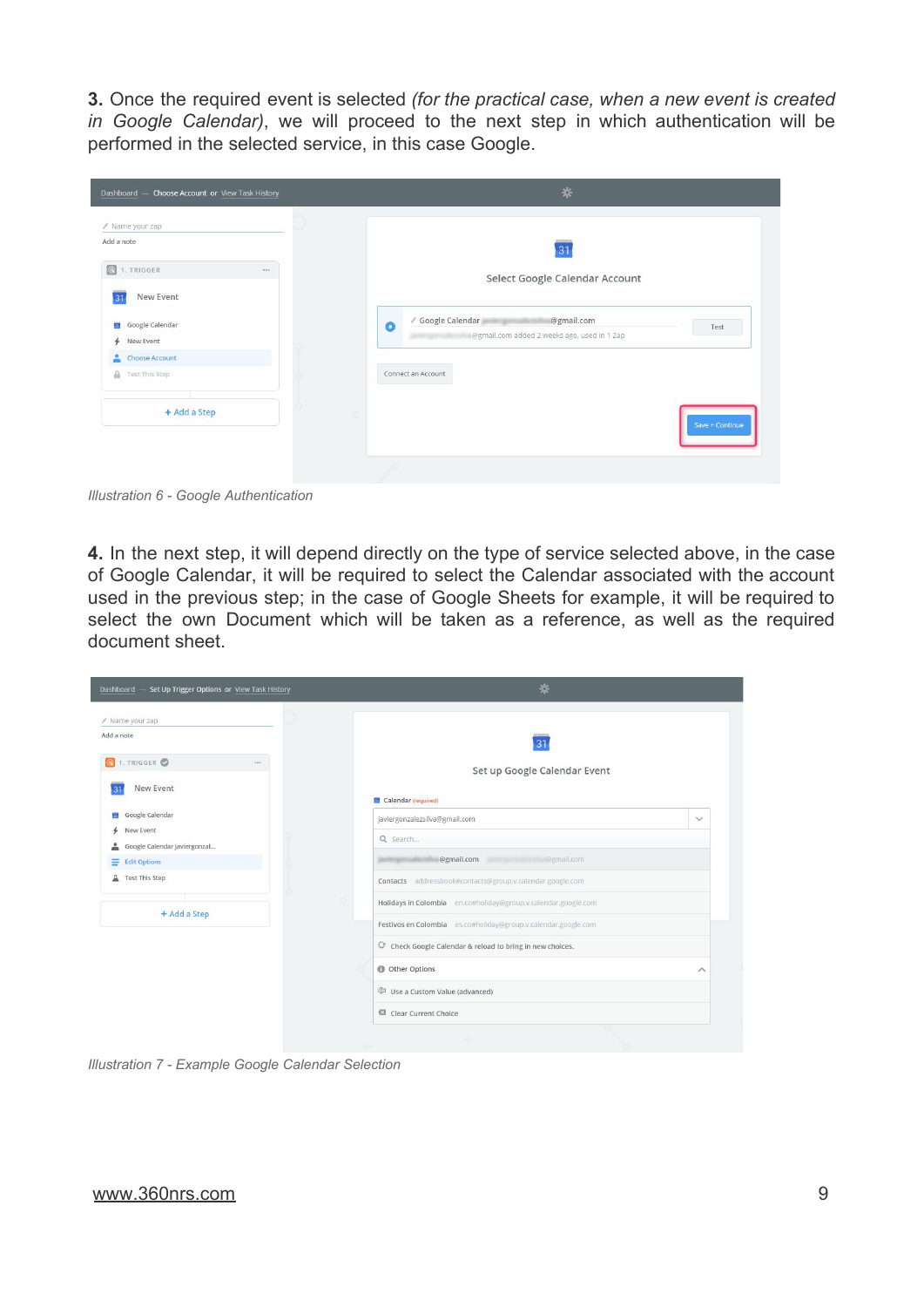| Set Up Trigger Options or View Task History<br>Dashboard                       | *                                                                                                 |  |
|--------------------------------------------------------------------------------|---------------------------------------------------------------------------------------------------|--|
| / Name your zap<br>Add a note<br>1. TRIGGER<br>$\boxed{\odot}$<br>1222         | 囯                                                                                                 |  |
| New Spreadsheet Row<br>囯                                                       | Set up Google Sheets Spreadsheet Row<br>Spreadsheet (required)                                    |  |
| Google Sheets<br>New Spreadsheet Row<br>Google Sheets javiergonzalez<br>٠<br>÷ | <b>Test Zapier</b><br>$\checkmark$<br><b>Morksheet</b> (required)<br>You must have column headers |  |
| $\equiv$ Edit Options<br>Test This Step                                        | Hoja 1<br>$\checkmark$                                                                            |  |
| + Add a Step                                                                   | <b>O</b> Refresh Fields<br>Continue                                                               |  |

*Illustration 8 - Google Sheets selection example*

**5.** In the next step of integration, Zapier will present *(if possible)* templates to manage proof of information and better exemplify what the data brought by these services will be:

| Pick A Sample To Set Up Your Zap<br>Here are samples from your <b>ET Google Calendar javiergonzalezsilva@gmail.com</b> account.<br>$\cdots$<br>Pick 1 to set up your zap. Learn more,<br>New Event<br>31<br>Event A<br>$\wedge$<br>Google Calendar<br>31<br>m<br>Pulled in 15 mins ago<br>New Event<br>s<br>Q Search<br>Google Calendar javiergonzal<br>≟<br><b>Edit Options</b><br>Ξ<br>confirmed<br>status:<br><b>Test This Step</b><br>д<br>updated:<br>2019-04-01T17:19:17.785Z<br>$\mathbf{1}$<br>sequence:<br>+ Add a Step<br>iCalUID:<br>4akkb9s8ujnia3vudjphrjq0qo@google.com<br>extendedProperties:<br>private:<br>everyoneDeclined -1<br>attendee_emails:<br>duration_minutes: 120<br>organizer:<br>Event B<br>$\checkmark$<br>31<br>Pulled in 15 mins ago<br>Event C<br>$\checkmark$<br>31<br>Pulled in 15 mins ago | Test This Step or View Task History<br>Dashboard | ₩          |  |
|--------------------------------------------------------------------------------------------------------------------------------------------------------------------------------------------------------------------------------------------------------------------------------------------------------------------------------------------------------------------------------------------------------------------------------------------------------------------------------------------------------------------------------------------------------------------------------------------------------------------------------------------------------------------------------------------------------------------------------------------------------------------------------------------------------------------------------|--------------------------------------------------|------------|--|
|                                                                                                                                                                                                                                                                                                                                                                                                                                                                                                                                                                                                                                                                                                                                                                                                                                | / Name your zap                                  | $\sqrt{2}$ |  |
|                                                                                                                                                                                                                                                                                                                                                                                                                                                                                                                                                                                                                                                                                                                                                                                                                                | Add a note                                       |            |  |
|                                                                                                                                                                                                                                                                                                                                                                                                                                                                                                                                                                                                                                                                                                                                                                                                                                | <b>Q</b> 1. TRIGGER O                            |            |  |
|                                                                                                                                                                                                                                                                                                                                                                                                                                                                                                                                                                                                                                                                                                                                                                                                                                |                                                  |            |  |
|                                                                                                                                                                                                                                                                                                                                                                                                                                                                                                                                                                                                                                                                                                                                                                                                                                |                                                  |            |  |
|                                                                                                                                                                                                                                                                                                                                                                                                                                                                                                                                                                                                                                                                                                                                                                                                                                |                                                  |            |  |
|                                                                                                                                                                                                                                                                                                                                                                                                                                                                                                                                                                                                                                                                                                                                                                                                                                |                                                  |            |  |
|                                                                                                                                                                                                                                                                                                                                                                                                                                                                                                                                                                                                                                                                                                                                                                                                                                |                                                  |            |  |
|                                                                                                                                                                                                                                                                                                                                                                                                                                                                                                                                                                                                                                                                                                                                                                                                                                |                                                  |            |  |
|                                                                                                                                                                                                                                                                                                                                                                                                                                                                                                                                                                                                                                                                                                                                                                                                                                |                                                  |            |  |
|                                                                                                                                                                                                                                                                                                                                                                                                                                                                                                                                                                                                                                                                                                                                                                                                                                |                                                  |            |  |
|                                                                                                                                                                                                                                                                                                                                                                                                                                                                                                                                                                                                                                                                                                                                                                                                                                |                                                  |            |  |
|                                                                                                                                                                                                                                                                                                                                                                                                                                                                                                                                                                                                                                                                                                                                                                                                                                |                                                  |            |  |
|                                                                                                                                                                                                                                                                                                                                                                                                                                                                                                                                                                                                                                                                                                                                                                                                                                |                                                  |            |  |
|                                                                                                                                                                                                                                                                                                                                                                                                                                                                                                                                                                                                                                                                                                                                                                                                                                |                                                  |            |  |
|                                                                                                                                                                                                                                                                                                                                                                                                                                                                                                                                                                                                                                                                                                                                                                                                                                |                                                  |            |  |
|                                                                                                                                                                                                                                                                                                                                                                                                                                                                                                                                                                                                                                                                                                                                                                                                                                |                                                  |            |  |
|                                                                                                                                                                                                                                                                                                                                                                                                                                                                                                                                                                                                                                                                                                                                                                                                                                |                                                  |            |  |
|                                                                                                                                                                                                                                                                                                                                                                                                                                                                                                                                                                                                                                                                                                                                                                                                                                |                                                  |            |  |
|                                                                                                                                                                                                                                                                                                                                                                                                                                                                                                                                                                                                                                                                                                                                                                                                                                |                                                  |            |  |
|                                                                                                                                                                                                                                                                                                                                                                                                                                                                                                                                                                                                                                                                                                                                                                                                                                |                                                  |            |  |
|                                                                                                                                                                                                                                                                                                                                                                                                                                                                                                                                                                                                                                                                                                                                                                                                                                |                                                  |            |  |

*Illustration 9 - Google Calendar Test Templates*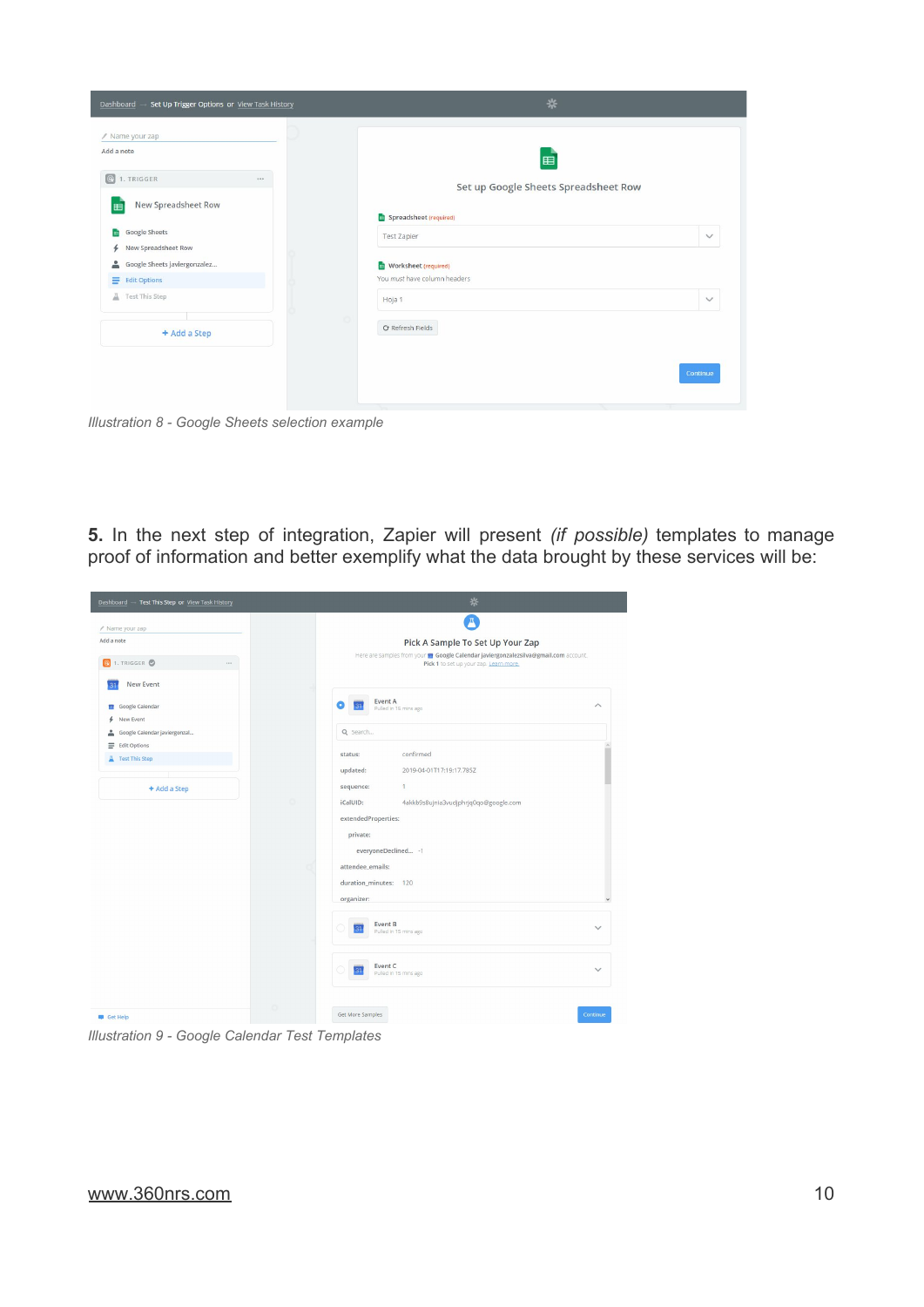**6.** At the end of the configuration of the trigger or initial service (In this case Google Calendar), we will proceed to the integration with the **360NRS** APP (it can be found through the search engine provided), which will be found by pressing the button "**Add a Step** " *(See previous illustration)*.

| Choose App or View Task History<br>Dashboard                           |  |                                   |               | *                             |                      |
|------------------------------------------------------------------------|--|-----------------------------------|---------------|-------------------------------|----------------------|
| / Name your zap<br>Add a note                                          |  |                                   |               | Choose an Action App          |                      |
| 1. TRIGGER<br>$\boxed{\odot}$                                          |  | 360NRS                            |               |                               | $\checkmark$         |
| New Event<br>31                                                        |  | 360NRS (1.0.0)<br>$\frac{1}{100}$ |               |                               | <b>BY INVITE</b>     |
| Google Calendar<br>New Event<br>÷<br>Google Calendar javiergonzal<br>≟ |  | 31                                | ⋿             |                               | 囯                    |
| <b>Edit Options</b><br>Ξ<br>Test This Step                             |  | Google Calendar                   | Google Forms  | Mailchimp<br><b>BY INVITE</b> | <b>Google Sheets</b> |
| $2.$ ACTION                                                            |  | l L                               | ClckSend      | 360                           |                      |
| Set up this step                                                       |  | Trello                            | ClickSend SMS | 360NRS (1.0.0)                |                      |
| Choose App<br>◢                                                        |  |                                   |               | show all                      |                      |
| Choose Action<br>₽                                                     |  |                                   |               |                               |                      |
| Set Up Template<br>a<br><b>C</b> Test This Step                        |  | <b>BUILT-IN APPS</b>              |               |                               |                      |
| + Add a Step                                                           |  | N                                 | ⊠             | ∗                             | S                    |
|                                                                        |  | Formatter                         | Email         | Zapier Manager                | <b>Digest</b>        |

*Illustration 10 - Search 360NRS App*

**7.** When the 360NRS APP in Zapier is selected, the different options currently available for integration will be presented.

## **7.1. Text message sending:**

The text message sending system uses a POST request to the 360NRS server and, using each user's own credentials, sends information via SMS. For the proper Zapier integration of the text message sending module, the following steps must be taken into account:

## **7.1.1. Stock selection**

When selecting the action that the **360NRS** APP should perform, the option "Send SMS" must be selected.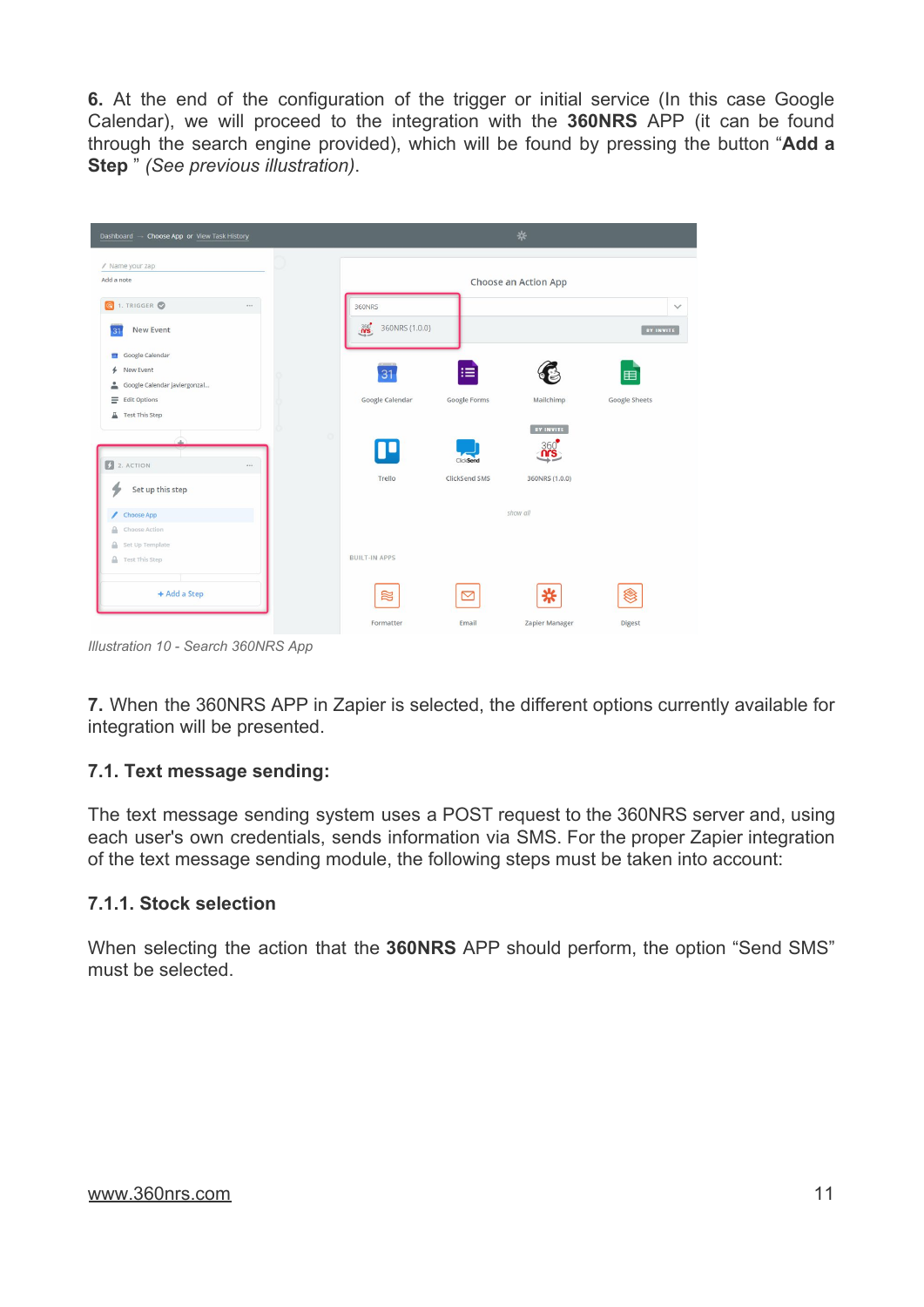| Dashboard<br>Choose Action or View Task History | ₩                                          |  |
|-------------------------------------------------|--------------------------------------------|--|
| / Name your zap                                 |                                            |  |
| Add a note                                      |                                            |  |
| Q 1. TRIGGER O<br>                              | <b>BY INVITE</b>                           |  |
| New Event<br>31                                 | Select 360NRS (1.0.0) Action               |  |
| Google Calendar                                 | CREATE                                     |  |
| <b>New Event</b><br>$\frac{1}{2}$               |                                            |  |
| Google Calendar javiergonzal<br>∸               | Sent SMS<br>$\odot$<br>Sent sms to service |  |
| <b>Edit Options</b><br>Ξ                        |                                            |  |
| Test This Step                                  |                                            |  |
|                                                 | Save + Continue                            |  |
| $\left  \frac{1}{2} \right $ 2. ACTION<br>      |                                            |  |
| n <sub>rs</sub><br>Set up this step             |                                            |  |
| 360NRS (1.0.0)                                  |                                            |  |
| <b>Choose Action</b><br>$\bigcap$ Edit Template | o                                          |  |
| <b>C</b> Test This Step                         | ÷                                          |  |

*Illustration 11 - Event selection send SMS*

# **7.1.2. 360NRS credentials**

In the next step, you must press the button to add a new account, with this we can access the login module of the APP, allowing adequate access to the event.

|                                                           | s.ta<br>O Connect an Account   Zapier - Opera<br>VPN & zapier.com/engine/auth/start/App11454CLIAPI@1.0.0/                              | See Detai<br>$\times$<br>$\Box$<br>$0 \bullet 1$ |
|-----------------------------------------------------------|----------------------------------------------------------------------------------------------------------------------------------------|--------------------------------------------------|
| / Test_360NR<br>r<br>added 22 hours<br>Connect an Account | Allow Zapier to access your<br>360NRS (1.0.0) Account?<br>Username (required)<br>Password (required)<br><b>Yes, Continue</b><br>Cancel | $\checkmark$                                     |
|                                                           |                                                                                                                                        |                                                  |

*Illustration 12 - Add new account 360NRS*

The username and API password are required.

**IMPORTANT:** The API password is NOT the password to the platform https://dashboard.360nrs.com, it is a different password that is used for APIs and connections with modules such as Zapier. To be able to specify your API password you must enter the platform https://dashboard.360nrs.com and once inside the top menu, access the "Profile" menu and "Change my API password".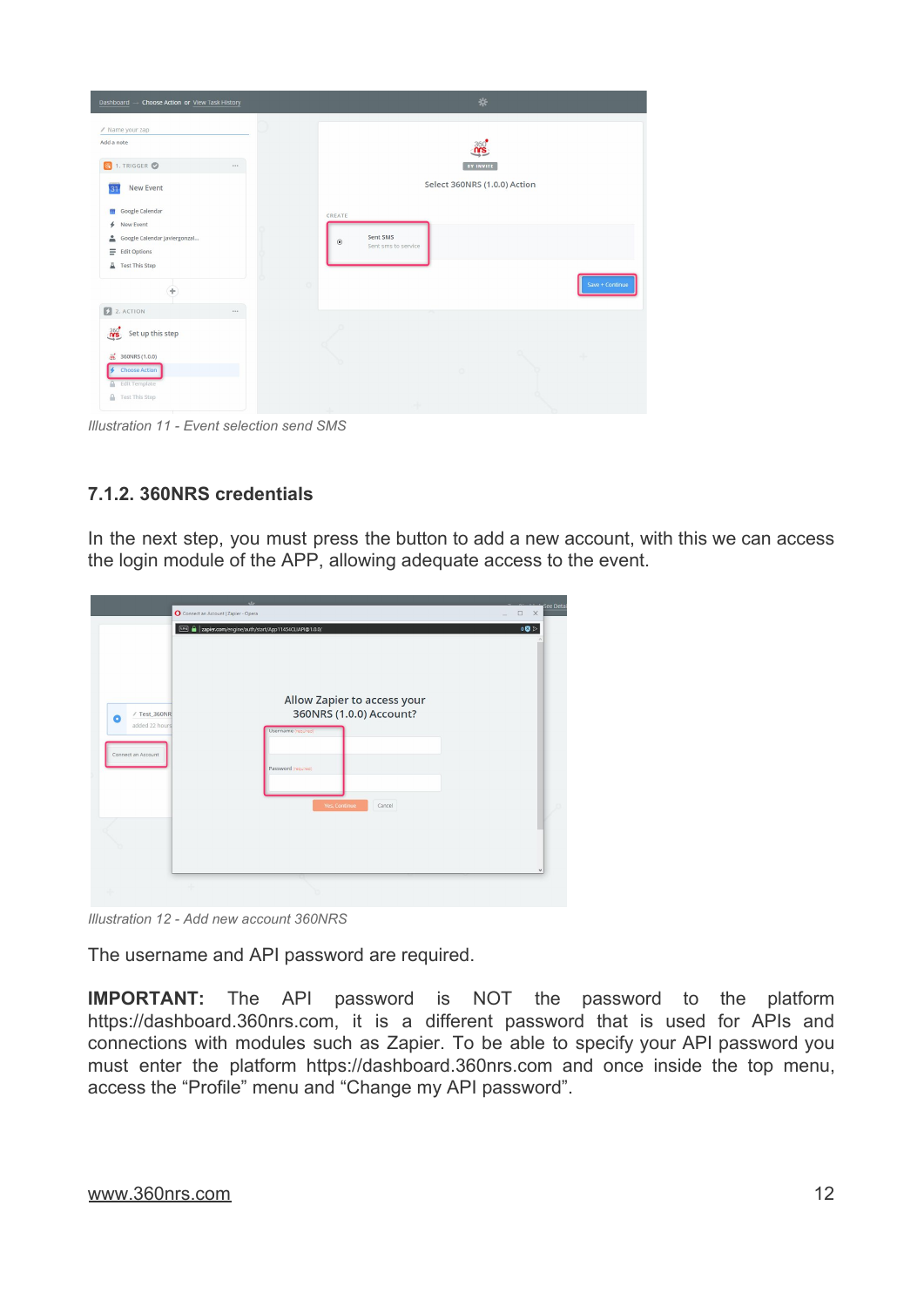### **7.1.3. SMS data**

In order to send SMS, the following mandatory fields are required: **From**, **To** and **Message**, and the following optional **Campaign name**.

**From:** is the sender that will appear in the message.

**To:** is the recipient of the message. It is possible to add more than one recipient.

**Message:** is the message to be sent.

**Campaign name:** is the name of the campaign that will help us identify the campaign in the panel statistics at https://dashboard.360nrs.com

In any of these fields you can use custom fields that will depend on the application that launches the event. For example, if the application that launches the event is Trello we can use the name of the task in the SMS message, if it is Google Calendar we can use the time of the calendar event, etc.

To use the custom fields, press the button:  $\overline{\Xi}$ <sup>o</sup>

| From (required)                                                                                         |            |            |
|---------------------------------------------------------------------------------------------------------|------------|------------|
| ZAP                                                                                                     |            | Ξo         |
| Name or sender number you want the receiver to see. Maximum 11 characters.                              |            |            |
| To (required)                                                                                           |            |            |
| 34                                                                                                      | $\equiv$ o |            |
|                                                                                                         |            | ÷          |
| Phone number or phone numbers you want to send to. International prefix is mandatory. E.g.: 34600000000 |            |            |
| Message (required)                                                                                      |            |            |
| New event <b>m</b> summary: Example summary from m start_dateTime_pretty: Mar 02, 2018 10:00AM to m     |            | $\equiv$ o |
| end_dateTime_pretty: Mar 02, 2018 11:00AM                                                               |            |            |
| Text you want to send by SMS.                                                                           |            |            |
| Campaign name (optional)                                                                                |            |            |
| Zapier                                                                                                  |            | $\equiv$ o |
| Introduce a campaign name if you want to identify this sending in the stats at 360nrs                   |            |            |
| <b>C</b> Refresh Fields                                                                                 |            |            |
|                                                                                                         |            |            |

*Illustration 13 - Data insertion*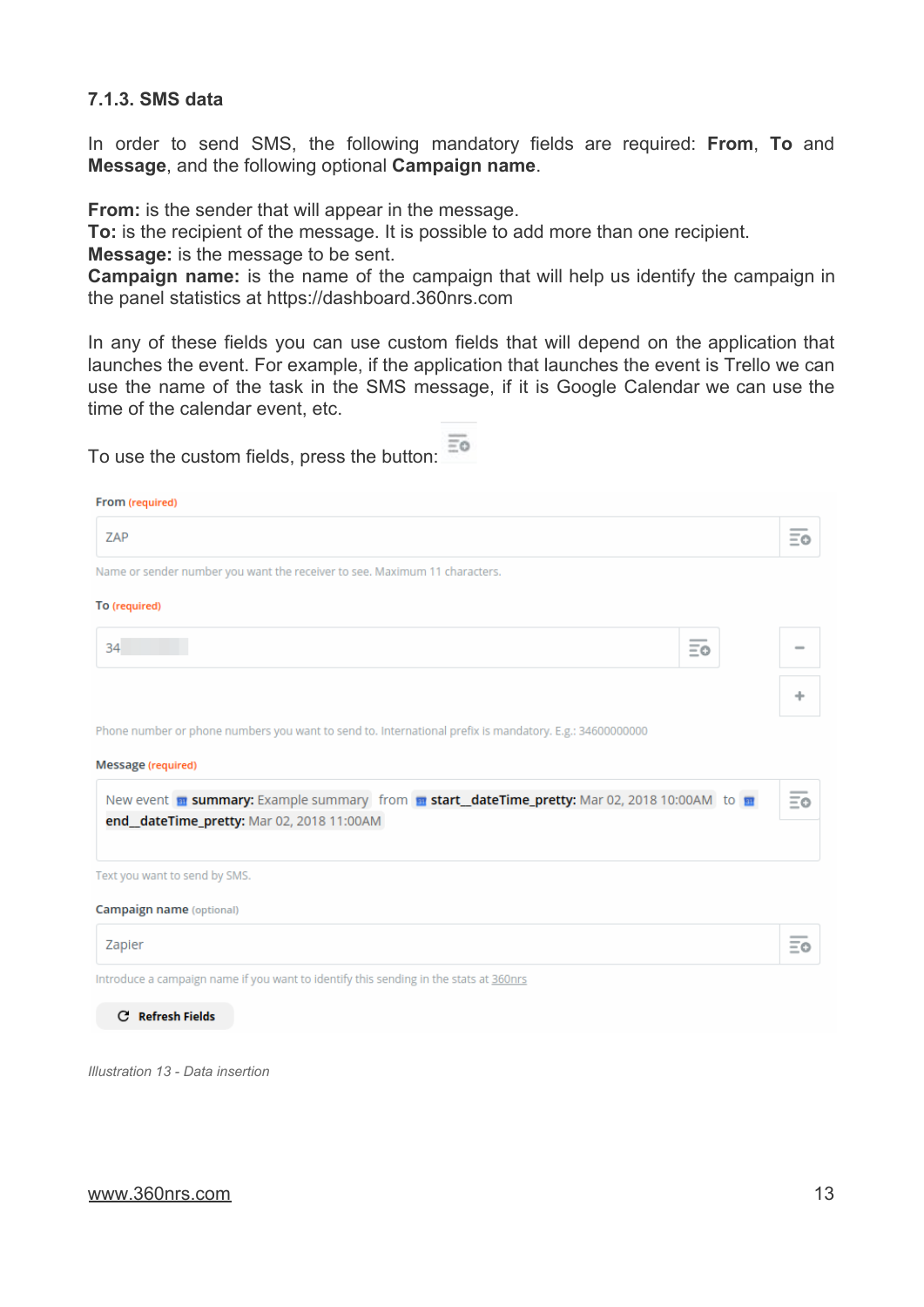As you can see in the previous illustration, you can enter fields from Google Calendar or any App used for this integration, as well as concatenate these with character strings as the following illustration.

| <b>61</b> Step 1 Training at <b>61</b> Step 1 Apr 27, 2019 08:00AM |  |
|--------------------------------------------------------------------|--|
|                                                                    |  |

*Illustration 14 - Custom fields insertion*

# **7.1.4. SMS sending test**

When going to the next step of the integration, templates will be offered depending on the data entered that will allow the user to test their integration before publishing it.

|                      | <b>BY INVITE</b>                                                                                                      |
|----------------------|-----------------------------------------------------------------------------------------------------------------------|
|                      | Test 360NRS (1.0.0)                                                                                                   |
| $\frac{360}{105}$    | Send Test Sms to 360NRS (1.0.0)<br>To test 360NRS (1.0.0), we need to create a new sms. This is what will be created: |
| SAMPLE:              |                                                                                                                       |
| Q Search             |                                                                                                                       |
| to:                  |                                                                                                                       |
| 1:573178548312       |                                                                                                                       |
|                      |                                                                                                                       |
| 2: 573415896352      | Training at Apr 27, 2019 08:00AM                                                                                      |
| message:             |                                                                                                                       |
| from:                | Demo360                                                                                                               |
| <b>EMPTY FIELDS:</b> |                                                                                                                       |
|                      |                                                                                                                       |

*Illustration 15 - Test Zap*